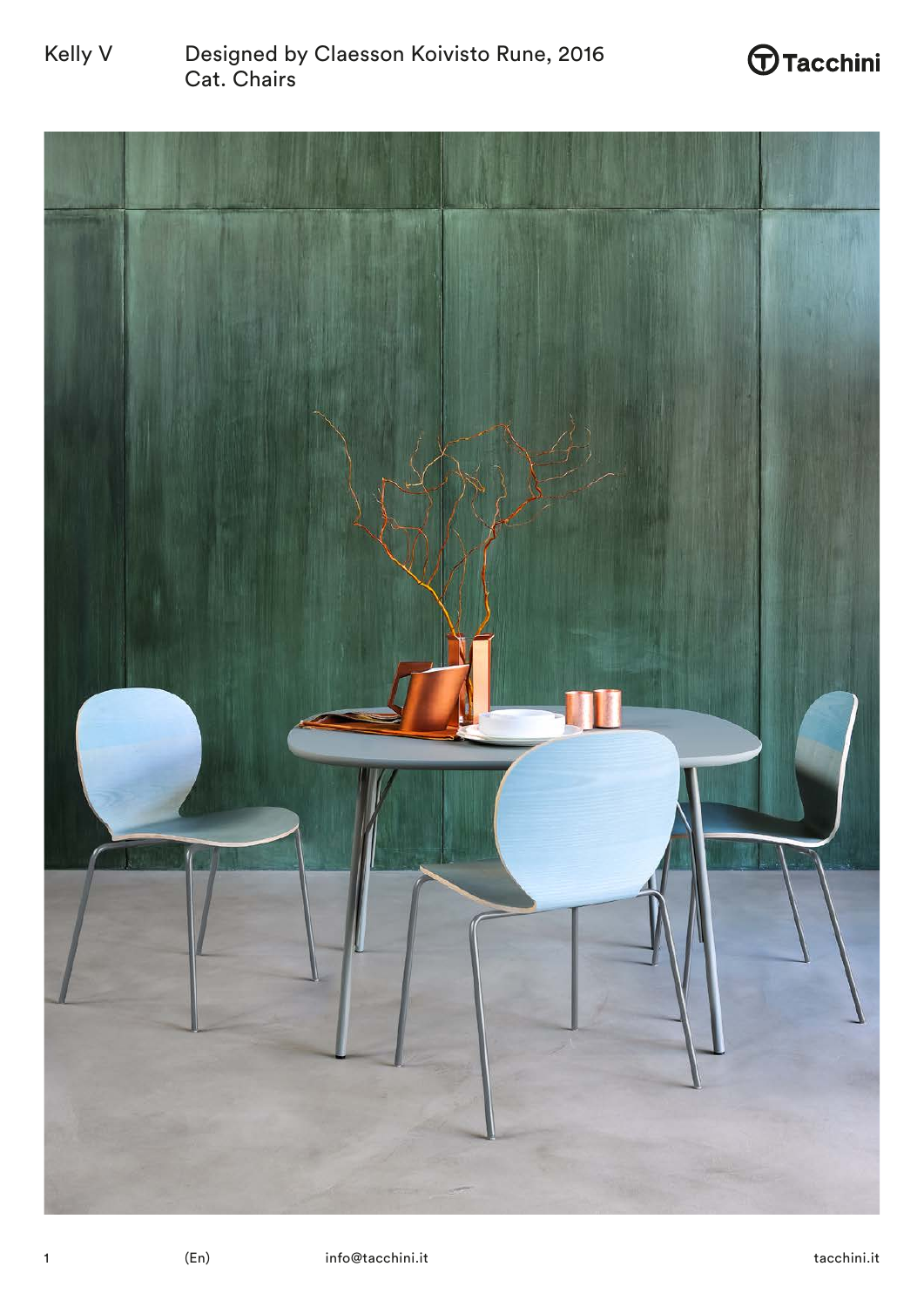# Kelly V Designed by Claesson Koivisto Rune, 2016 Cat. Chairs





Kelly V

Designer: Claesson Koivisto Rune Year: 2016

The large Kelly collection also includes Kelly V chair. Its metal legs are the same ones seen in Kelly C, but the seat is reinterpreted in wood, in a choice of solid-colour or two-tone.

Developed by Tacchini in Italy

Dimensions (cm)

Cod. OKELV52

W 56 W base 47 cm D 53 H 82 cm H seat 45 cm

CAD Files: 3D (.dwg, .3ds) 2D (.dwg)

Download CAD files at tacchini.it/ en/downloads

Materials description

Frame: cold foam with metal inserts.

Base: tubular metal base Ø 16 mm. Powder-coated painted or chromed.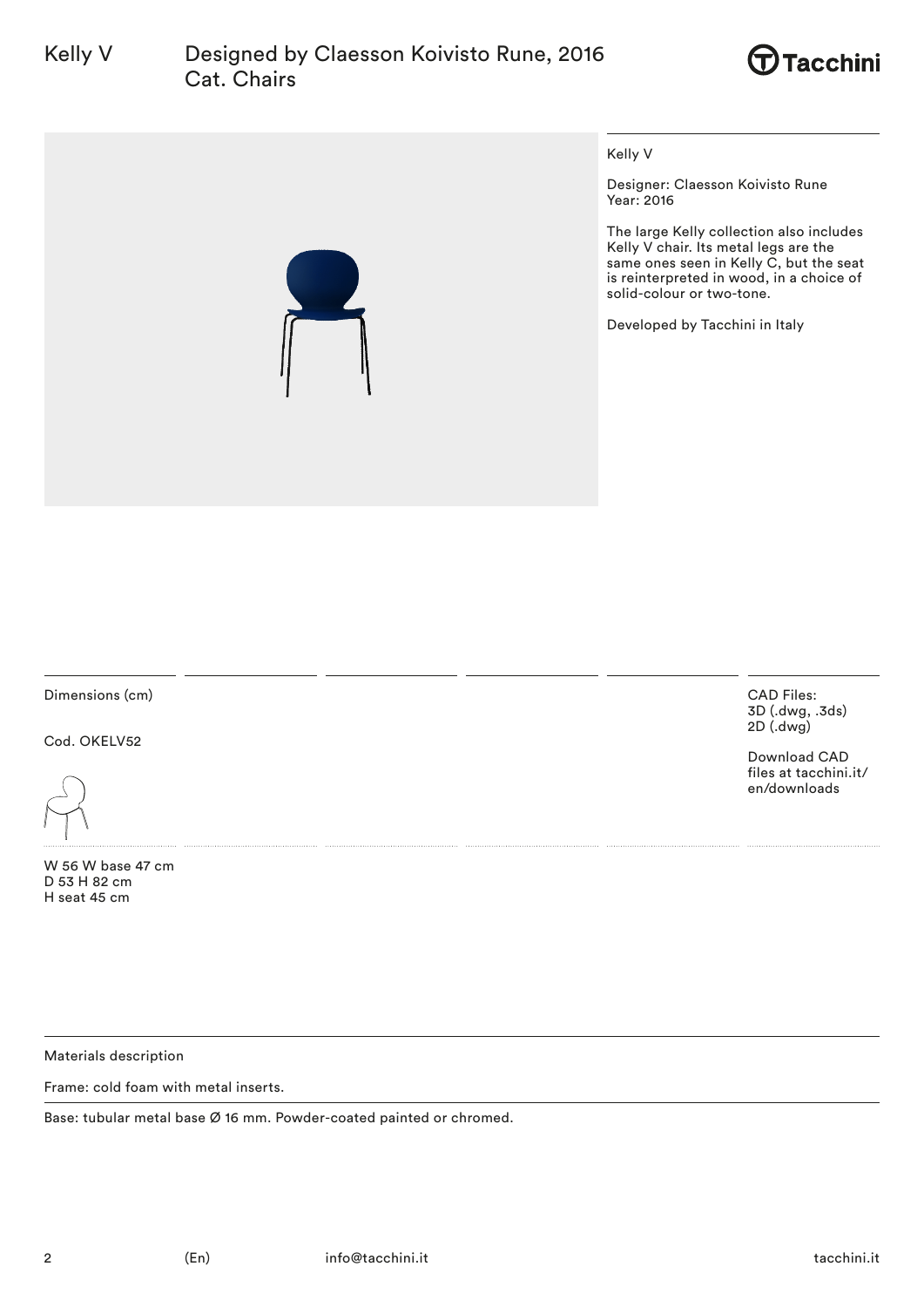## Kelly V Designed by Claesson Koivisto Rune, 2016 Cat. Chairs



| Painted base                                 |                                      |                  |                |
|----------------------------------------------|--------------------------------------|------------------|----------------|
|                                              |                                      |                  |                |
| $\frac{1}{104}$<br><b>RAL 7022</b><br>Grey   | T05<br><b>RAL 7023</b><br>Grey       | T93<br>Metalgrey |                |
| Chromed base                                 |                                      |                  |                |
|                                              |                                      |                  |                |
| T23<br>Polished Chrome                       | T <sub>27</sub><br>Matt Black Chrome |                  |                |
| Lacquered frame                              |                                      |                  | Natural frame  |
|                                              |                                      |                  |                |
| $\overline{751}$<br><b>RAL 9016</b><br>White | T52<br><b>RAL 9005</b><br>Black      |                  | T45<br>Natural |
| Two-coloured frame                           |                                      |                  |                |
|                                              |                                      |                  |                |
| Light Blue                                   | Brown                                | Grey             |                |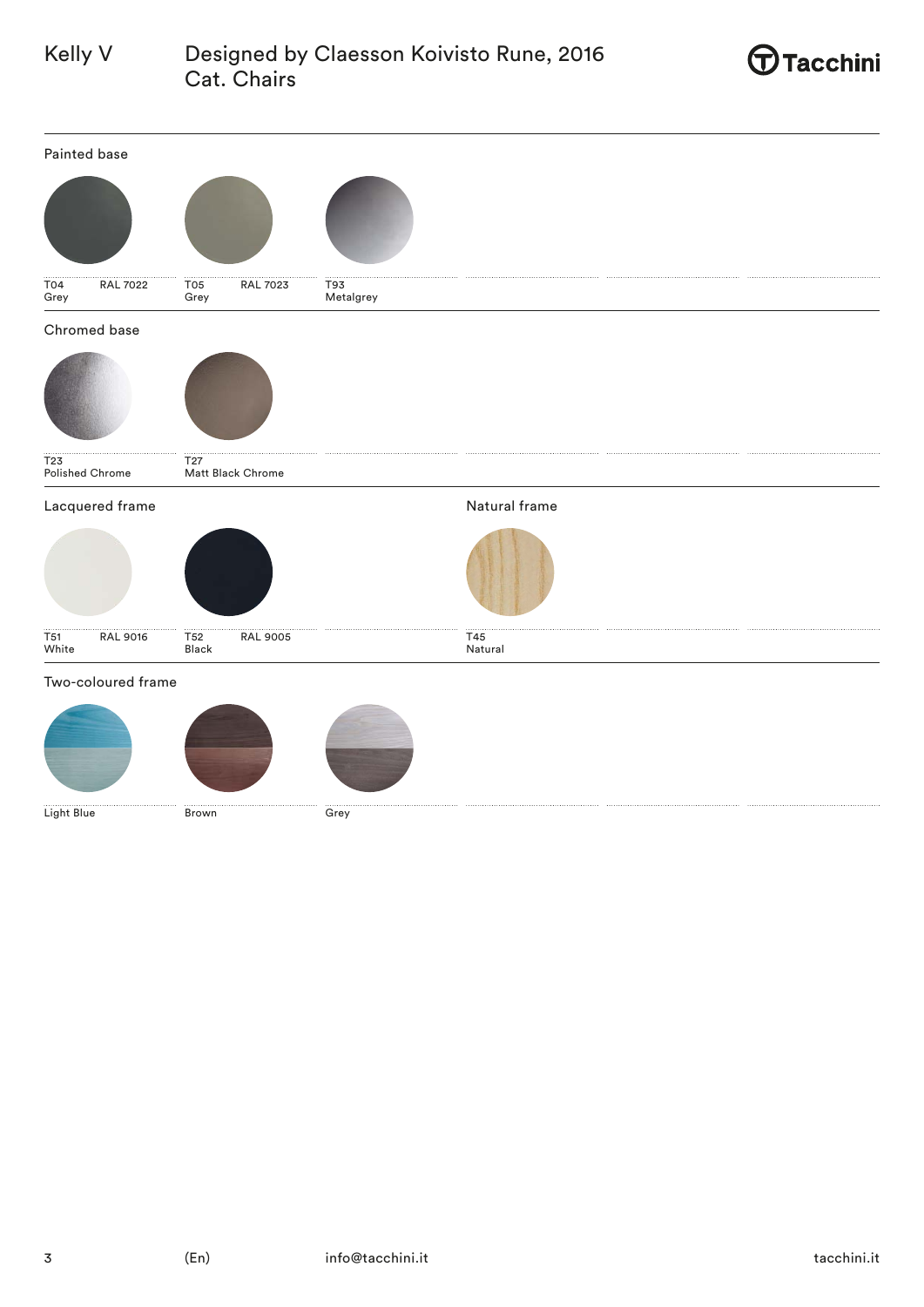

Materials informations



Cold foam 59%<br>Metal inserts 53% Metal inserts Upholstery 8%

### Recyclability

All Kelly V elements are 100% recyclable when fully separated. Tacchini undertakes on-going research and development, with efforts made to introduce products which are a perfect combination of function and safety without jeopardizing the final design of the same articles. During production attempts are made to minimize noise and emission levels and to reduce rejects as far as possible. All the single materials which make up the production process, once disassembled, can be reused several times, maintaining a high quality standard.

### Polyurethane

Flexible expanded polyurethane is a solid The need to combine complex yet elastic polymeric material with open cell structure. It is a non-toxic material and above all free from ozone-damaging components. Production and processing of the polyurethane we use meet the objectives of the new policy of ensuring the protection of human health and of the environment. We focus in particular on the choice and use of the types of density of polyurethane suitable for preserving over the years the features of load capacity, elasticity and resilience. Foam For products used in public spaces flame-retardant expanded polyurethane is chosen, tested and certified according to international regulations.

### Metal

lightweight shapes with resistant materials necessarily involves the use of metals ouch as steel and aluminium. products in polyurethane foam are made with an inner steel frame for adding strength to the structure. The bases are in tubular metal which can be chromed with a gloss or satin finish or painted with epoxy powders.

Similar to polyurethane, foam is used for moulding products with special and organic shapes. It is a material which is highly resistant to ageing and flames. Its appearance at the edges is clean, compact. All products made with a foam structure offer a solution with extraordinary comfort.

Packaging

Kelly V element is dispatched already assembled. It is protected by tissue paper and cellophane to protect the covering from dust and direct contact with the cardboard. The product is packed in rigid cardboard boxes suitable for world export. Manufacture of the packaging observes the criteria for recovery both as recycling and energy recovery and composting.

Once a product reaches the end of its life cycle it has to be eliminated. To discover more about Tacchini environmental policy please visit: www.tacchini.it